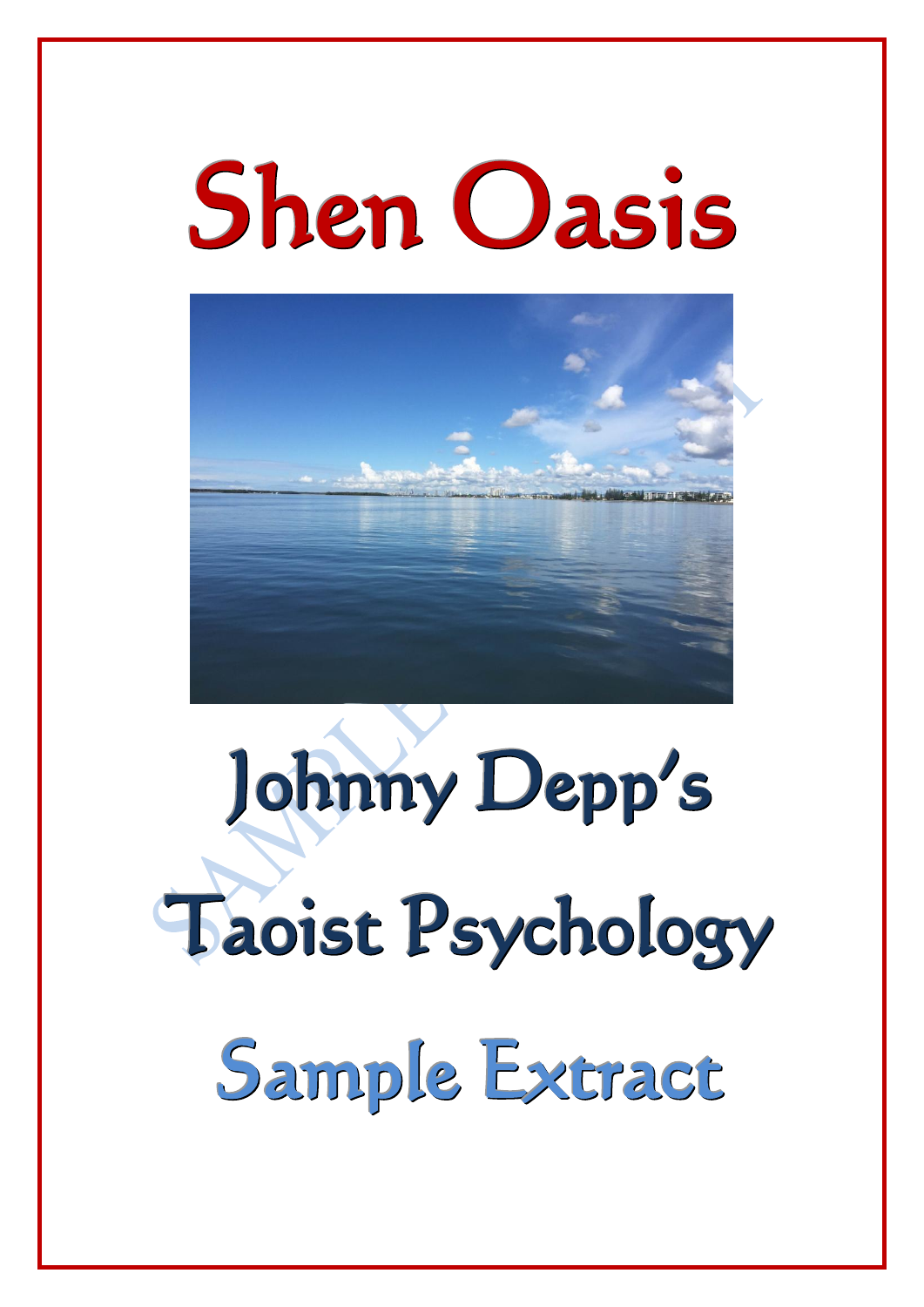#### Disclaimer and Terms of Use Agreement.

We at Shen Oasis, have used our best efforts in preparing this book. We make no representation or warranties with respect to the accuracy, applicability, fitness or completeness of the contents of this book. The information contained in this book is strictly for educational purposes. Therefore if you wish to apply ideas contained in this report, you are taking full responsibility for your actions.

Examples in these materials are not to be interpreted as a promise or guarantee of anything. Self-help and improvement potential is entirely dependent on the person using this book, ideas and information.

Your level of improvement in attaining the results claimed in this book depends on the time you devote to the ideas mentioned, knowledge and various skills. Since these factors differ according to the individuals, we cannot guarantee your success or improvement level. Nor are we responsible for any of your actions.

Many factors will be important in determining your actual results and no guarantees are made that you will achieve any result from our ideas and techniques in our material.

Shen Oasis shall in no event be held liable to any party for any direct, indirect, punitive, special, incidental or other consequential damages arising directly or indirectly from any use of this material, which is provided "as is", and without warranties.

As always, the advice of a competent professional should be sought.

The contents of this document are the copyright of Alexandra Claire. No part may be reproduced in any form or means by electronic, mechanical, recording, photocopying or other methods without the written permission of Alexandra Claire.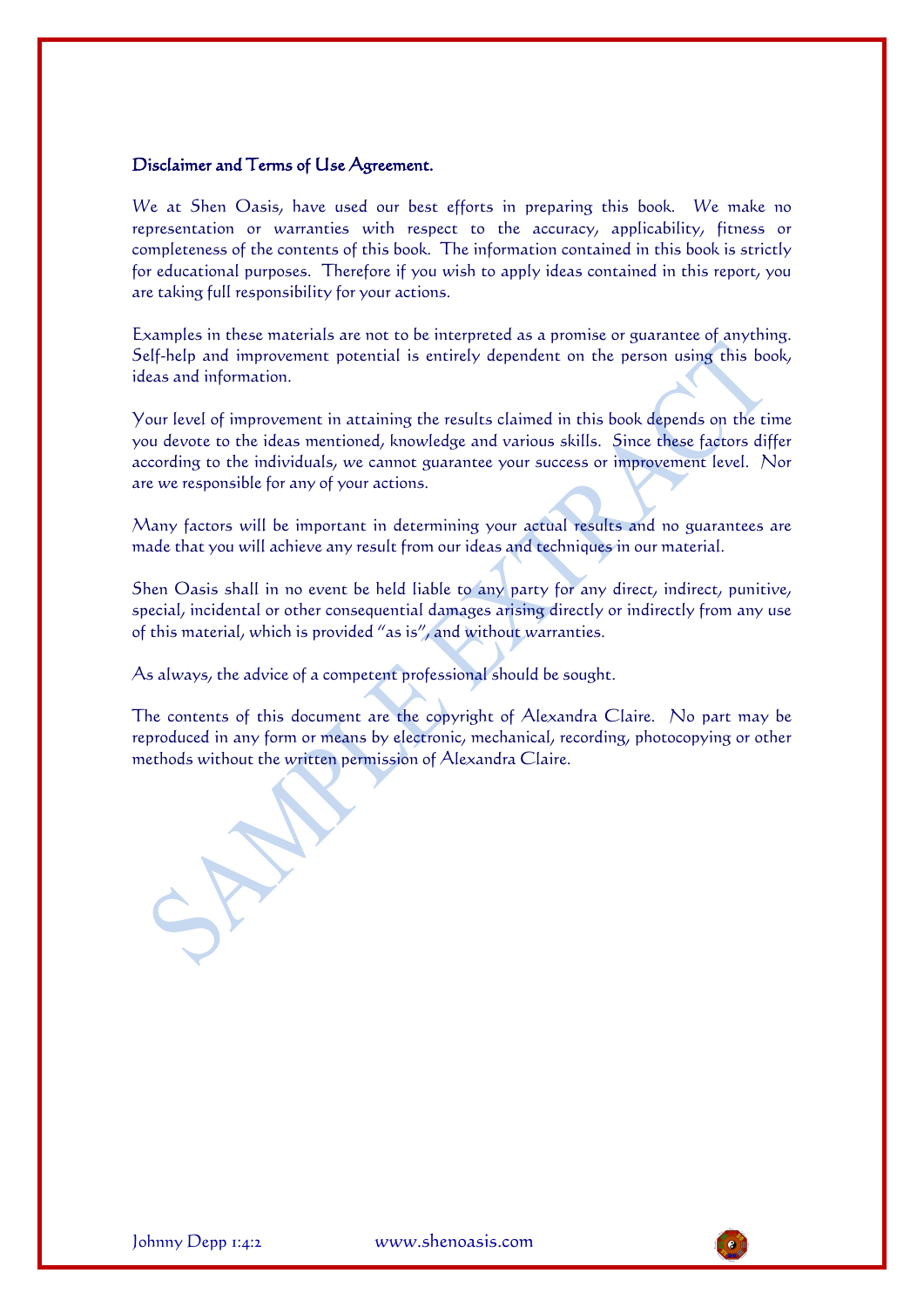



Written and prepared for

## Johnny Depp



by Alexandra Claire

The intention of this book is to bring to your attention aspects of yourself that may not be apparent and to open your heart and mind to learn about yourself and why you are you. By becoming more aware of Self and our surroundings i.e. the immediate people around us and the impact of our interaction with them, we can start to meet the real or true self and abandon that which we hang onto.

If you do not understand some or all of the contents, please contact us at [info@shenoasis.com](mailto:info@shenoasis.com)

Johnny Depp 1:4:2 www.shenoasis.com

 $\bullet$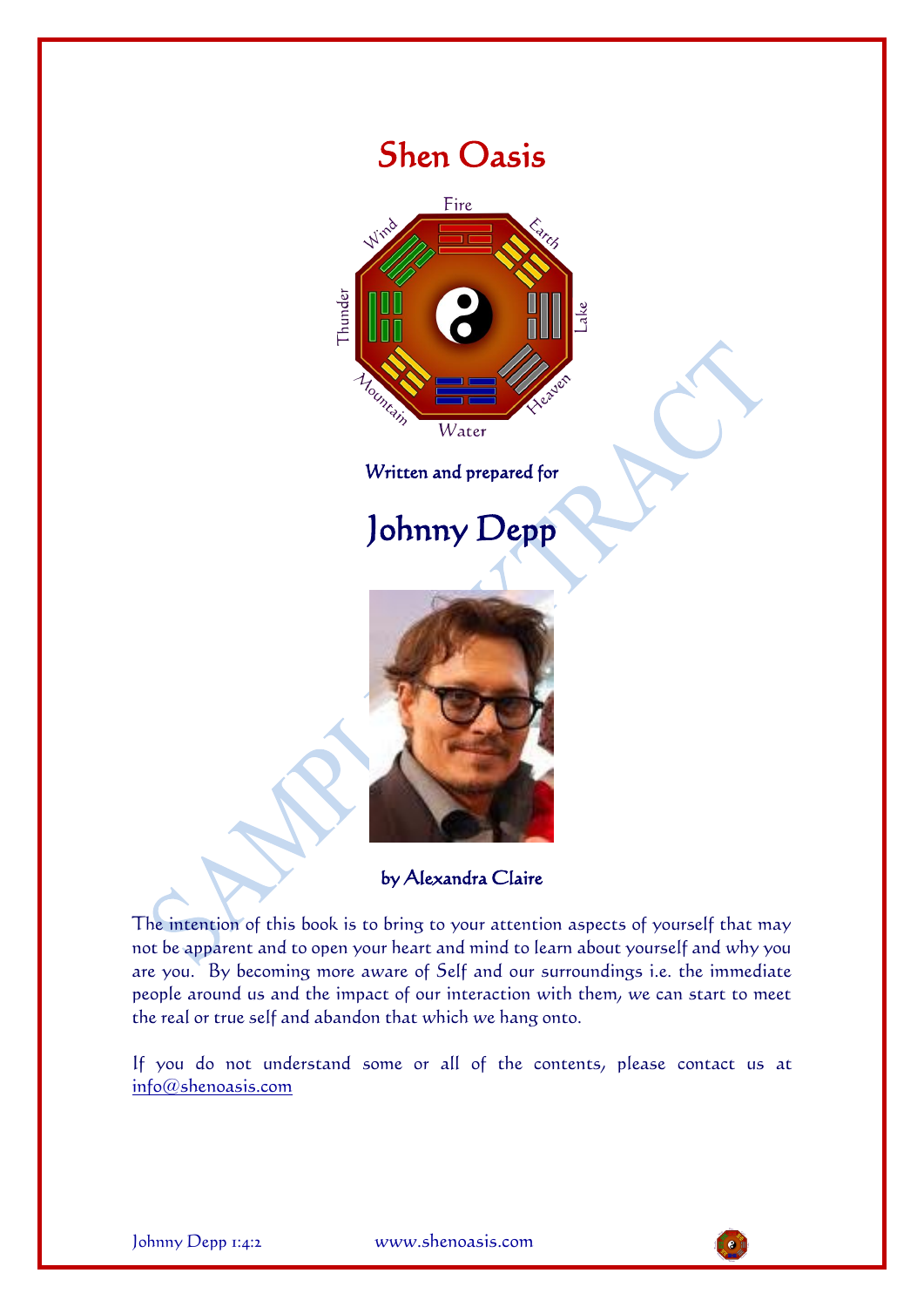# Table of Contents

|                                                                                                                | 6              |
|----------------------------------------------------------------------------------------------------------------|----------------|
|                                                                                                                | $\overline{7}$ |
|                                                                                                                | IO             |
|                                                                                                                | 29             |
|                                                                                                                | 3 <sub>I</sub> |
|                                                                                                                | 33             |
|                                                                                                                | 35             |
| Recipes to Enhance Your Organs                                                                                 |                |
| 40                                                                                                             |                |
|                                                                                                                |                |
| The Yin and Yang of Food                                                                                       | 42             |
|                                                                                                                | 43             |
|                                                                                                                | 45             |
|                                                                                                                | 51             |
|                                                                                                                | 57             |
| Conclusion Manual Manual Conclusion Manual Manual Manual Manual Manual Manual Manual Manual Manual Manual Manu | 65             |

www.shenoasis.com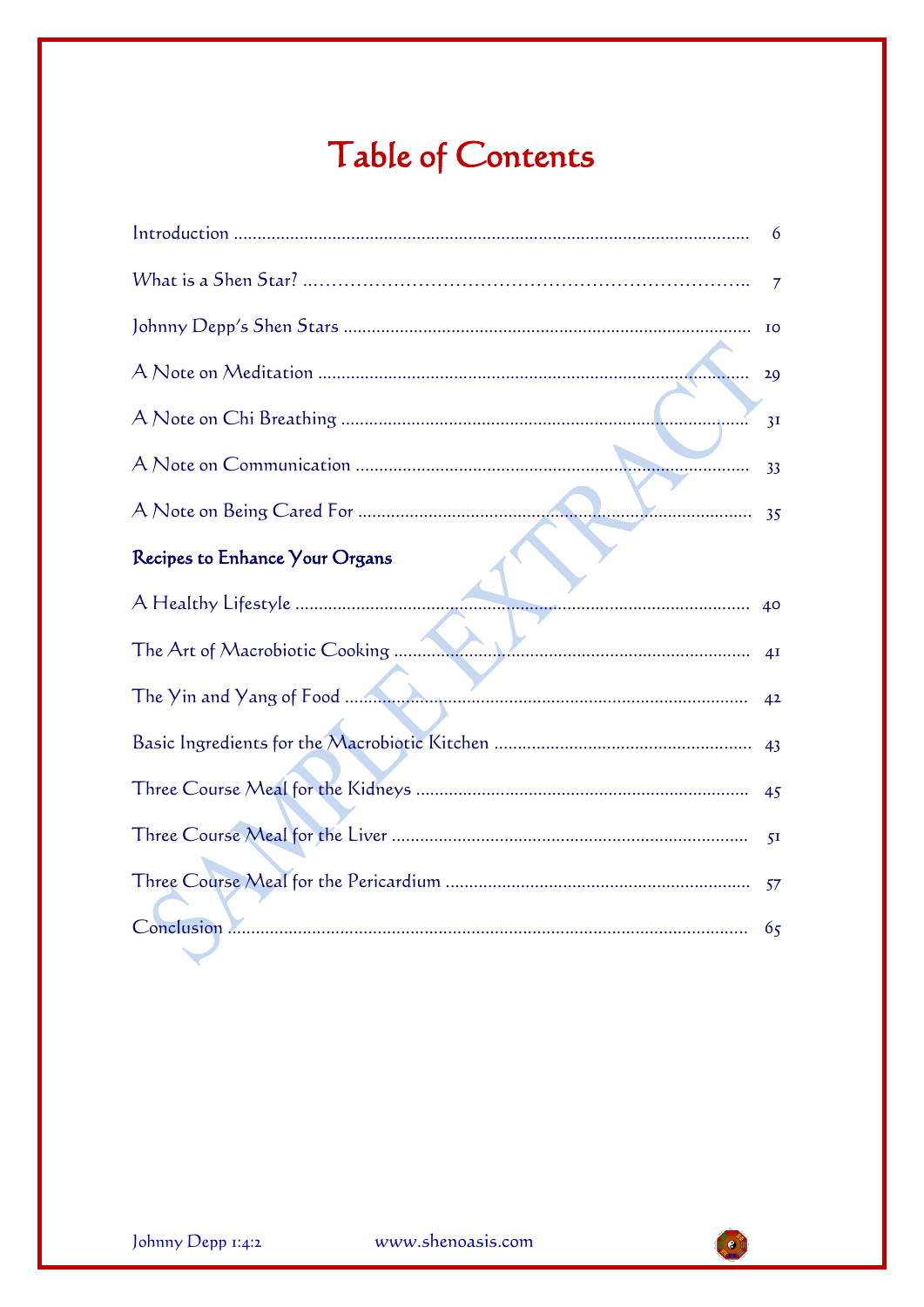# JOHNNY DEPP

## **SHEN STARS: 1:4:2**

## DATE OF BIRTH: 9 June 1963

# STAR SIGN: Gemini



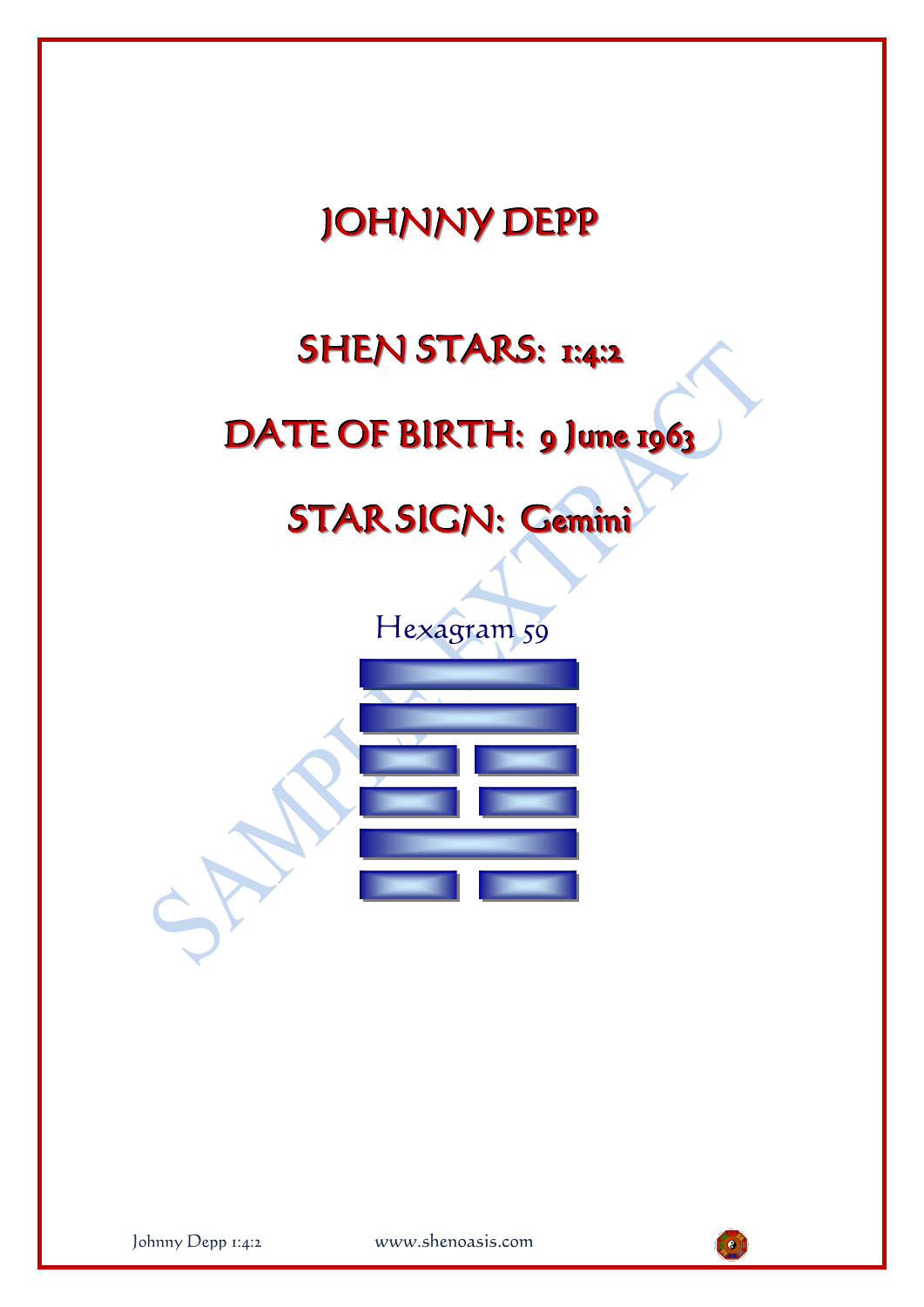## Hexagram 59

#### Dispersion

Commentary:-



"Dispersion, Success." The firm comes and does not exhaust itself. The yielding receives a place without, and the one above is in harmony with it. "The king approaches his temple," The king is in the middle. "It furthers one to cross the great water." To rely on wood is productive of merit.

#### The Judgement:

Dispersion. Success. The king approaches his temple. It furthers one to cross the great water. Perseverance furthers.

Hexagrams can be seen as one's lesson in life.

So what is the lesson?

At this moment, I am turning to the Tao Oracle by Ma Deva Padma

Dispersion – working towards wholeness through scattering or dislodging obstacles that have been hindering unity. This is about communication with Self and others (family, friends, colleagues). When we compartmentalise, we deny our own feelings and thoughts, this creates withdrawal and alienation. The dispersing is reuniting us with spirit, reawakening our capacity to experience wonder and igniting our desire to express the inexpressible.

Only by crossing the great water – facing our fears does the king reside majestically in his temple; the king being the heart. The heart energy opens into the tongue and gives us our ability to speak. If our heart chakra is not open and receptive (Two energy) then fear and illusion sets in. When our heart is open and we speak from the heart, clarity ensues, the third eye opens and our will is directed with intent.

Returning to openness and trust (Two energy) means being strong to withdraw from anything that perpetuates the status quo.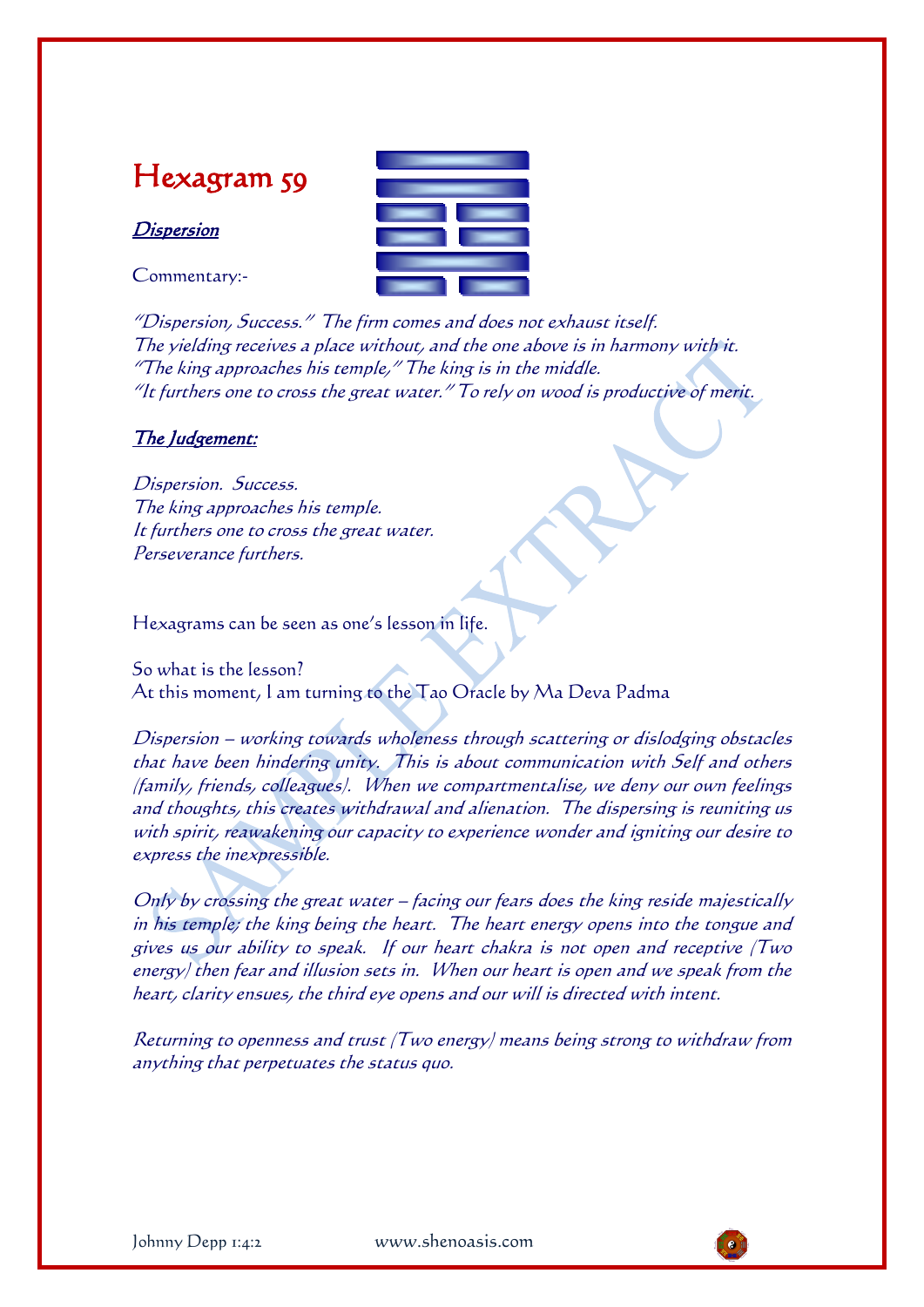

### $\int$ ohnny 1:4:2

he One energy is all about me, myself and I. My identity, my reputation, who I am. This water energy is associated with flowing water, like a river and that is exactly what is required – to flow, to go with the flow of life, listen to Spirit, watch the signs and act appropriately.

The main emotions for the Water energy are fear – the stay and fight or get up and flight syndrome.

The Water energy is about self respect, how we see ourselves and 'are we worth it?' Therefore, how you treat you, is how others will treat you. This is applicable to all of us not just the Water energy but the water energy needs to have a solid, strong foundation for it to remain healthy throughout life that means nourishment of self and the acknowledgement of the seed of God within.

It pertains to the kidneys, which under the principles of Chinese Medicine are the foundation to everything in the body. You would not construct a building on unstable ground with weak structures to hold it up and it is the same with the body. Knowing how strong your kidneys are is determined by your self-respect and your ability to bounce back easily from life's lessons. Not letting life and interaction with others affect us is easier said than done as we are only human and dealing with life's stresses can be challenging at times. However, emotional detachment is what is required, only then can we see what the lesson is, again this is sometimes easier said than done.

Another aspect of the Water energy is it likes to go adventuring…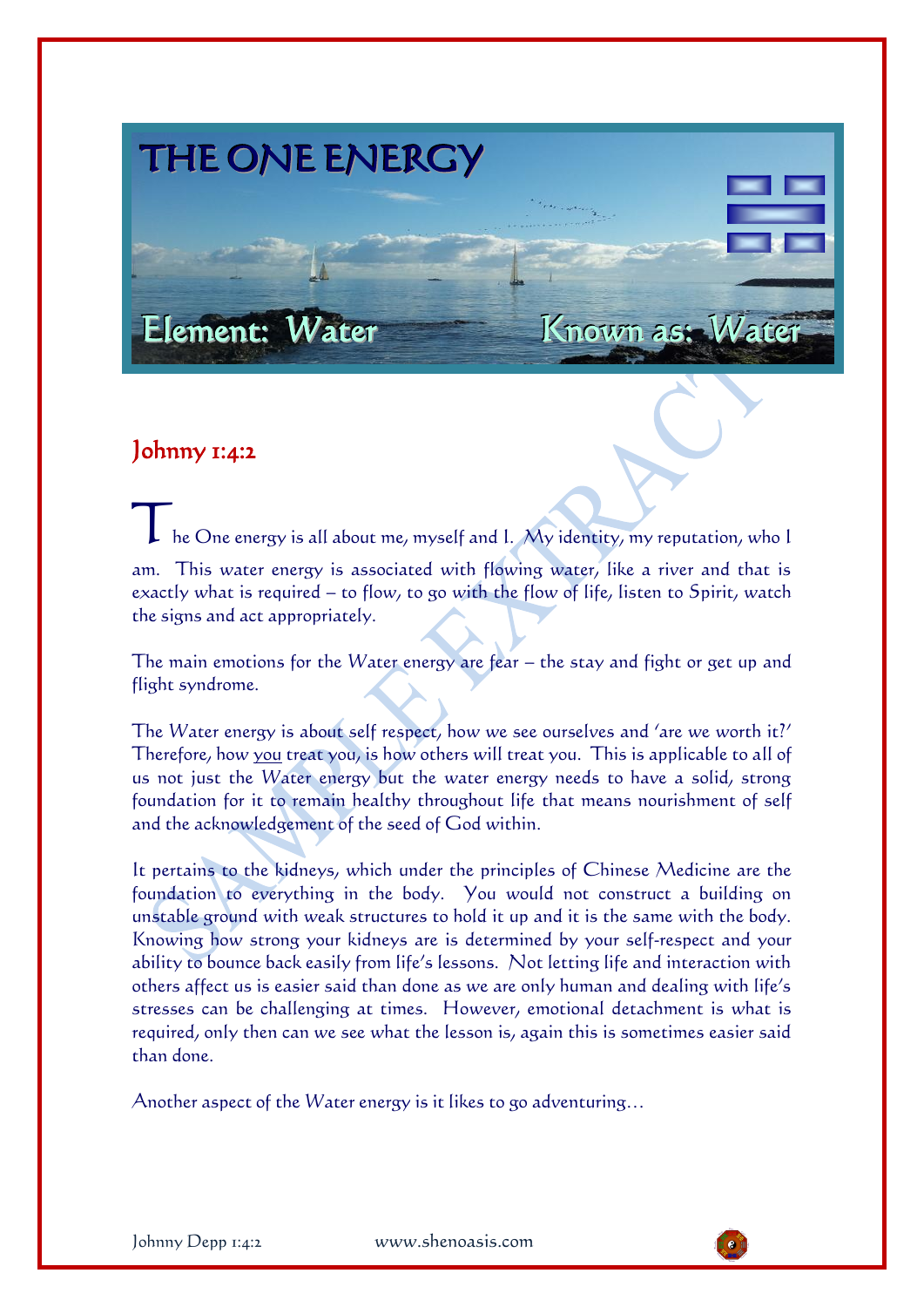### Johnny 1:4:2

 $\frac{1}{2}$  he Four energy pertains to the liver – the organ in the body that makes the decisions and the gall bladder actions on them. The emotion associated with the Four energy and the liver is anger. Anger is nothing but fear in motion.

The liver is also known as The General leading his army. There are two types of leaders, those that lead their men to a common goal where everyone is happy to achieve the goal and then there is the leader who leads through fear and control – "I just want to control you, please let me control you. I will know what I am doing if I can just control you".



To quote the book "Real Power – Business Lessons from the Tao Te Ching" by James A Autry and Stephen Mitchell:

"All streams flow to the sea because it is lower than they are. Humility gives it power.

If you want to govern the people, You must place yourself below them. If you want to lead the people, You must learn how to follow them…" Tao Te Ching

You cannot lead people unless they are willing to follow you. To do that, you must inspire them to trust you with their very well-being and in business, the well-being of your employees is in your care during most of their waking hours.

People will trust you if you can bring out their own sense of worth and creativity and the only way to do this is to really know them and their abilities.

It takes courage to be a leader and one quality that will outshine all the others is humility. Let go of the ego's need of authority and control in favour of humility and service...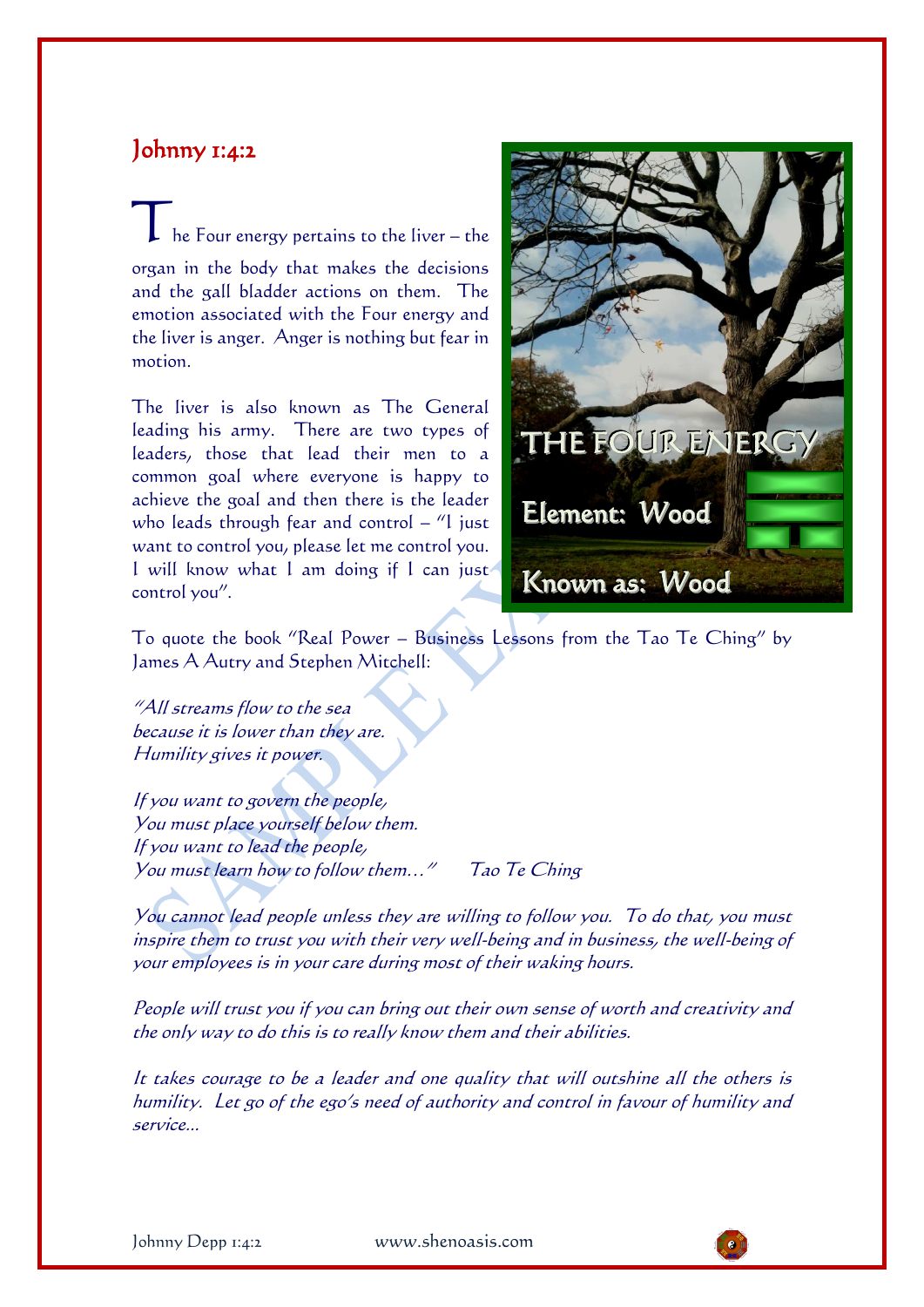## Johnny 1:4:2

**H**ow can I best relate to you? The Two energy is all about how we relate and communicate with each other.

The Two energy is ruled by receptivity. False reception is dependency. True reception is being submissive to God's / Spirit's Law.

It is all about relating with each other and forming a solid relationship – a solid relationship consists of two people who are happy to share their space with each other and come together in communion – com = with  $+$  union.



Under the principles of Chinese Medicine, the Two energy pertains to the pericardium. The pericardium is the sack that surrounds the heart. The heart is known as the King and the pericardium is known as the Official who looks after the King.

To use an analogy, the pericardium is like the secretary that sits outside the boss' door; it vetoes who is allowed to visit the boss and who is not. If the boss has closed his doors (heart shut down) and is not open to seeing anyone, then the pericardium will not allow anyone in or the door will only be open to some and not others. The heart gives and the pericardium receives. A lot of people block off their receiving energy and put up a wall to avoid being hurt. When this happens they can appear cold and uncommunicative. This can lead to bottling things up as they are not expressing themselves in a manner that feels safe to them. Then there are people who are so open, they wear their heart on their sleeve.

When the pericardium is operating fully then we are able to accept everyone and everything. This means allowing others to have their own opinions without being prejudiced. Thus it allows the mind to open and experience life as it unfolds without any preconceptions. It allows relating to be open so that both parties can feel free to express themselves how they like, then the 'mask' is dropped revealing the true self.

The Two energy is about acceptance and this means acceptance of self. This can translate as not feeling as though they are being accepted by others for who they are – another reason to shut the heart down...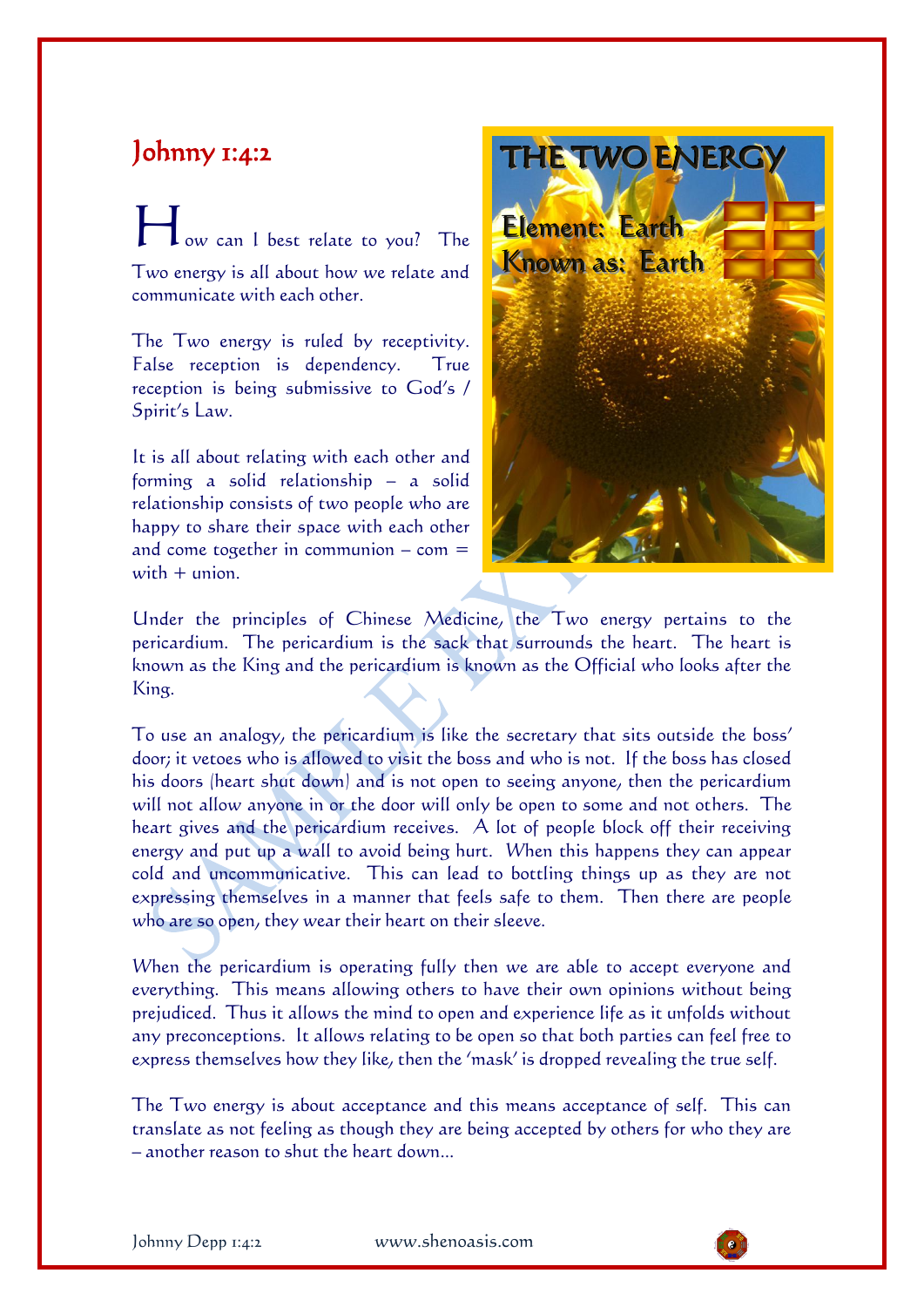## Interrelating the Shen Stars

All aspects of the Shen Stars impact on each other. To give you an example, the One at the front has a strong connection with God and knows all the answers it seeks. The One energy will seek outside of itself and the Two energy will scream for acceptance from others, both neither serving each other or themselves. Thus the Four energy will think that by getting acceptance from others it is doing God's Will and connecting to the great Source. This is total delusion.

The Four in the middle says 'I am rebelling to authority and will make up my own mind', this rebelliousness brings out a stubborn attitude...

The antidote for rebelliousness is creativity. The mind needs to be challenged on a constant basis like Sherlock Holmes looking for clues to solve the crime. 'Don't ask me anything I already know; ask me something I don't know'. Then the adventure starts – the One energy loves adventuring, the Four energy that connects with the liver will make decisions and the Three energy that connects with the gall bladder will action on them. Then the Two energy will deliver its findings / knowledge to the group – family, friends, colleagues or in other words the clan. This is how it reaches out to belong to others.

> 'I need to feel safe and accepted for who I am for this is a fundamental expression of myself.'

Please note, this document is a sample extract only. Not all information is revealed.